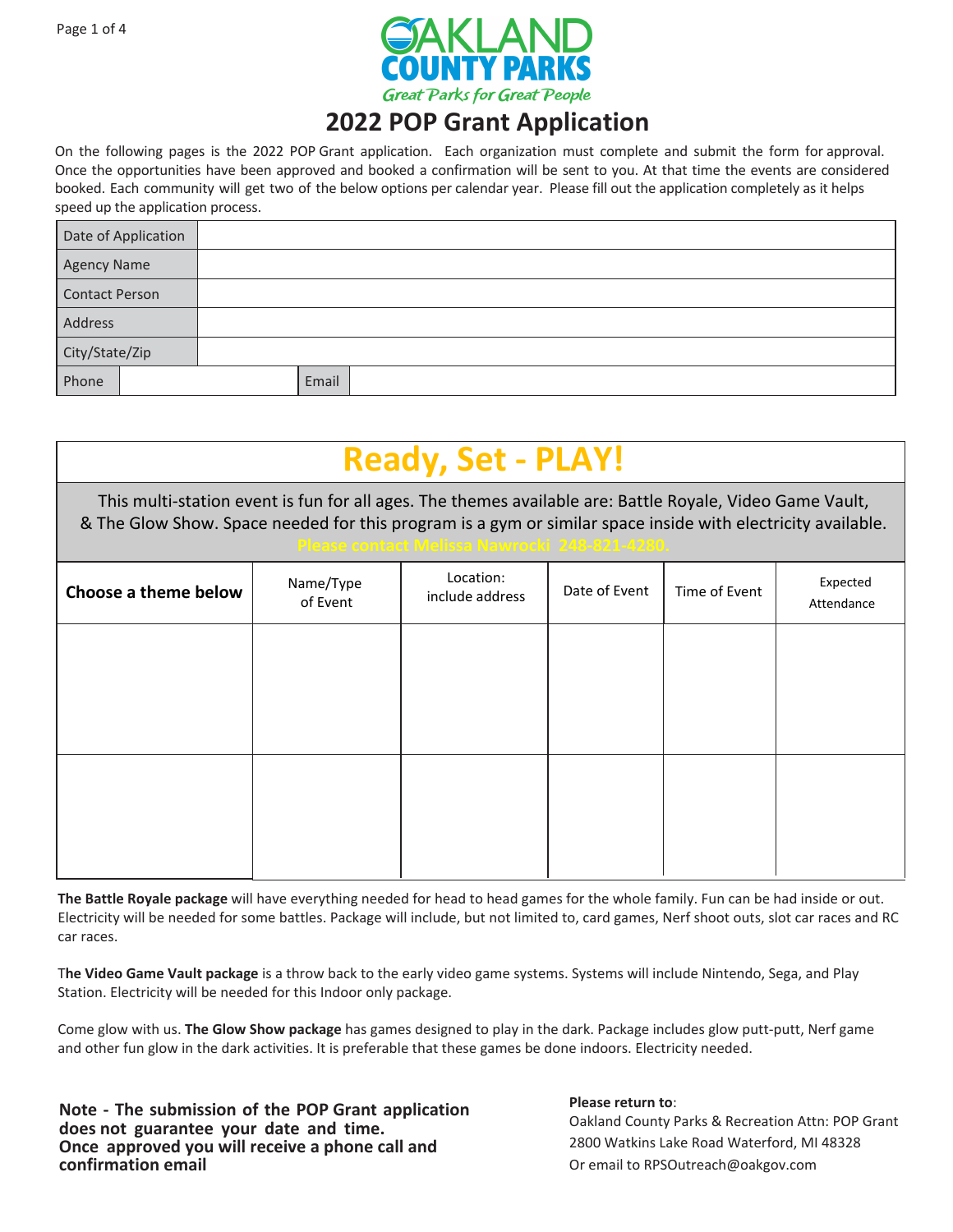

| Date of Application   |       |  |
|-----------------------|-------|--|
| <b>Agency Name</b>    |       |  |
| <b>Contact Person</b> |       |  |
| Address               |       |  |
| City/State/Zip        |       |  |
| Phone                 | Email |  |

| <b>Community Hlikes</b>                                                                                                                                                                                                                                                      |               |                              |               |               |                                                                          |  |
|------------------------------------------------------------------------------------------------------------------------------------------------------------------------------------------------------------------------------------------------------------------------------|---------------|------------------------------|---------------|---------------|--------------------------------------------------------------------------|--|
| Year round Tuesday through Saturday. Outside with a trail loop 1/4 mile<br>Programs are appropriate for all ages. Please have a bathroom close by.<br>Please contact: Red Oaks Nature Center - Benjamin Prowse 248-585-0100<br>Wint Nature Center - Jamie Huhta 248-625-6473 |               |                              |               |               |                                                                          |  |
| City/Village/Township                                                                                                                                                                                                                                                        | Name of Event | Location:<br>include address | Date of Event | Time of event | <b>Expected Attendances:</b><br>max attendance for<br>presentation is 40 |  |
|                                                                                                                                                                                                                                                                              |               |                              |               |               |                                                                          |  |
|                                                                                                                                                                                                                                                                              |               |                              |               |               |                                                                          |  |
|                                                                                                                                                                                                                                                                              |               |                              |               |               |                                                                          |  |
|                                                                                                                                                                                                                                                                              |               |                              |               |               |                                                                          |  |
|                                                                                                                                                                                                                                                                              |               |                              |               |               |                                                                          |  |
|                                                                                                                                                                                                                                                                              |               |                              |               |               |                                                                          |  |

**Note - The submission of the POP Grant application does not guarantee your date and time. Once approved you will receive a phone call and confirmation email**

### **Please return to**: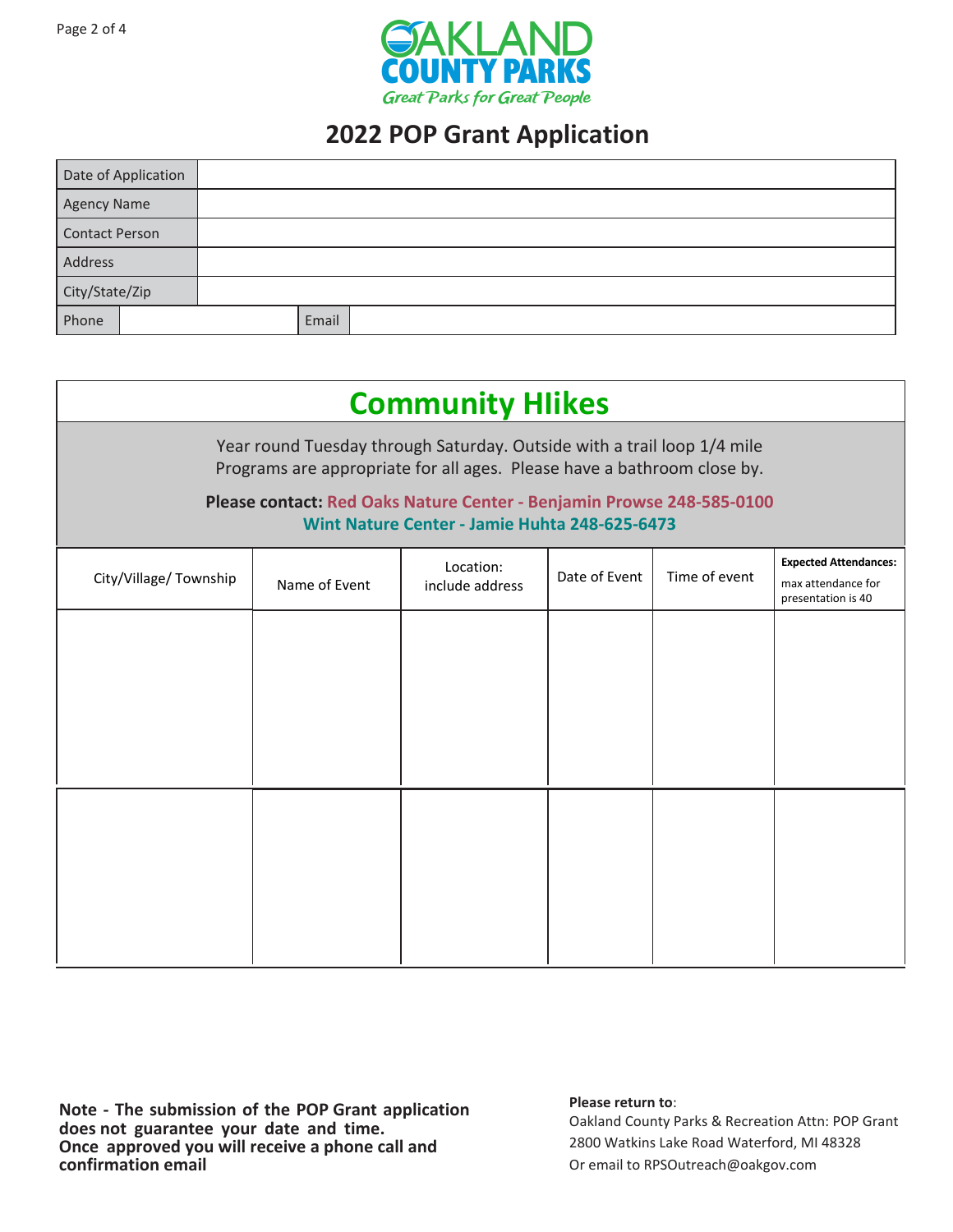

| <b>Movie Nights</b>   |                                                                                                                                                                                                                                                                                                             |  |       |  |  |
|-----------------------|-------------------------------------------------------------------------------------------------------------------------------------------------------------------------------------------------------------------------------------------------------------------------------------------------------------|--|-------|--|--|
|                       | Movies will need to be held outside in an area with open space, 30 feet of level ground, and a parking lot close by.<br>A list of movies will be available for the organization to select from. Available Tues./Wed. Memorial Day-Labor Day.<br>For more information please call John Haney at 248-858-1486 |  |       |  |  |
| Date of Application   |                                                                                                                                                                                                                                                                                                             |  |       |  |  |
| <b>Agency Name</b>    |                                                                                                                                                                                                                                                                                                             |  |       |  |  |
| <b>Contact Person</b> |                                                                                                                                                                                                                                                                                                             |  |       |  |  |
| Address               |                                                                                                                                                                                                                                                                                                             |  |       |  |  |
| City/State/Zip        |                                                                                                                                                                                                                                                                                                             |  |       |  |  |
| Phone                 |                                                                                                                                                                                                                                                                                                             |  | Email |  |  |

| Location | Date of Request | Time of Request | Expected<br>Attendance | Is this a new event? If not<br>how many years running |
|----------|-----------------|-----------------|------------------------|-------------------------------------------------------|
|          |                 |                 |                        |                                                       |
|          |                 |                 |                        |                                                       |

### **Please return to**: